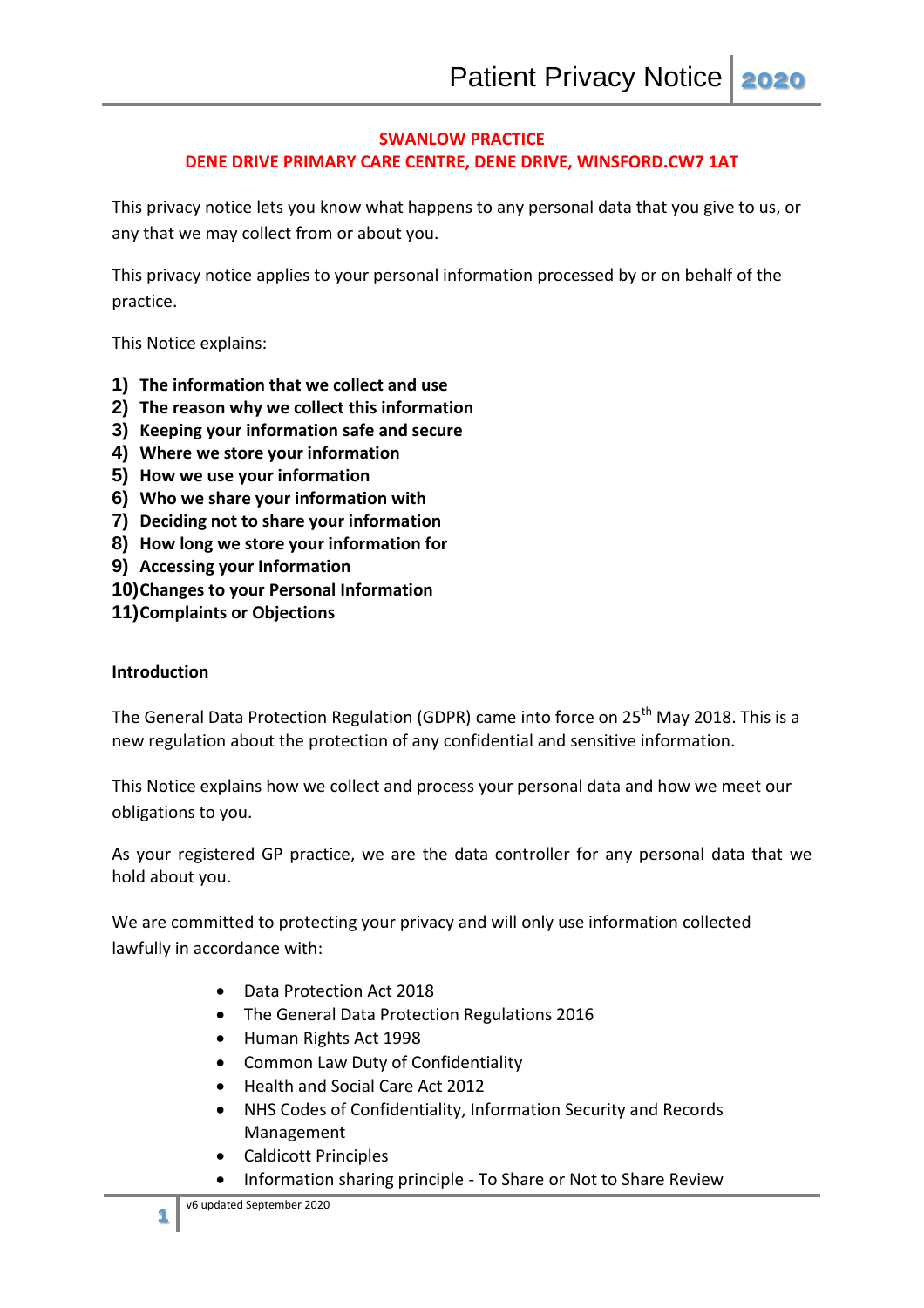## **1) The information that we collect and use**

When you register with Swanlow Practice we must collect basic '**personal data'** about you. This includes your name, address, contact details such as email and mobile. We may also ask you for health information, ethnicity, sex and religious beliefs. This type of information is called **'Special data'**. We are required to do this to ensure your healthcare information is linked between other healthcare providers.

We will collect the following types of information from you or about you from a third party for example a hospital that help in the delivery of your care:

- Details about you, such as your address, legal representative, emergency contact details
- Any contact the surgery has had with you, such as appointments, clinic visits, emergency appointments, etc.
- Notes and reports about your health
- Details about your treatment and care
- Results of investigations such as laboratory tests, x-rays etc.
- Relevant information from other health professionals, relatives or those who care for you
- Your records will be retained in accordance with the NHS Code of Practice for Records Management

The practice also records incoming telephone calls into the practice. The purpose of call recording is for training and monitoring purposes. This includes the provision of a record of incoming calls which can:

Identify practice staff training needs

Protect practice staff from nuisance or abusive calls

Establish facts relating to incoming calls made (e.g. complaints)

Identify any issues in practice processes with a view to improving them (e.g. to aid workforce planning)

The practice will make every reasonable effort to advise callers that their call may be recorded and for what purpose the recording may be used. This will normally be via a prerecorded message within the telephone system and via signage at the practice.

The voice file will be stored within the telephone recording system software to which the same rules of confidentiality will apply. The practice's data protection registration covers voice files similarly to other data.

# **2) The reason why we collect this data**

The NHS Act 2006 and the Health and Social Care Act 2012 tell us that Practices need to promote and provide the health services in England, improve quality of services, reduce inequalities, conduct research, review performance of services and

deliver education and training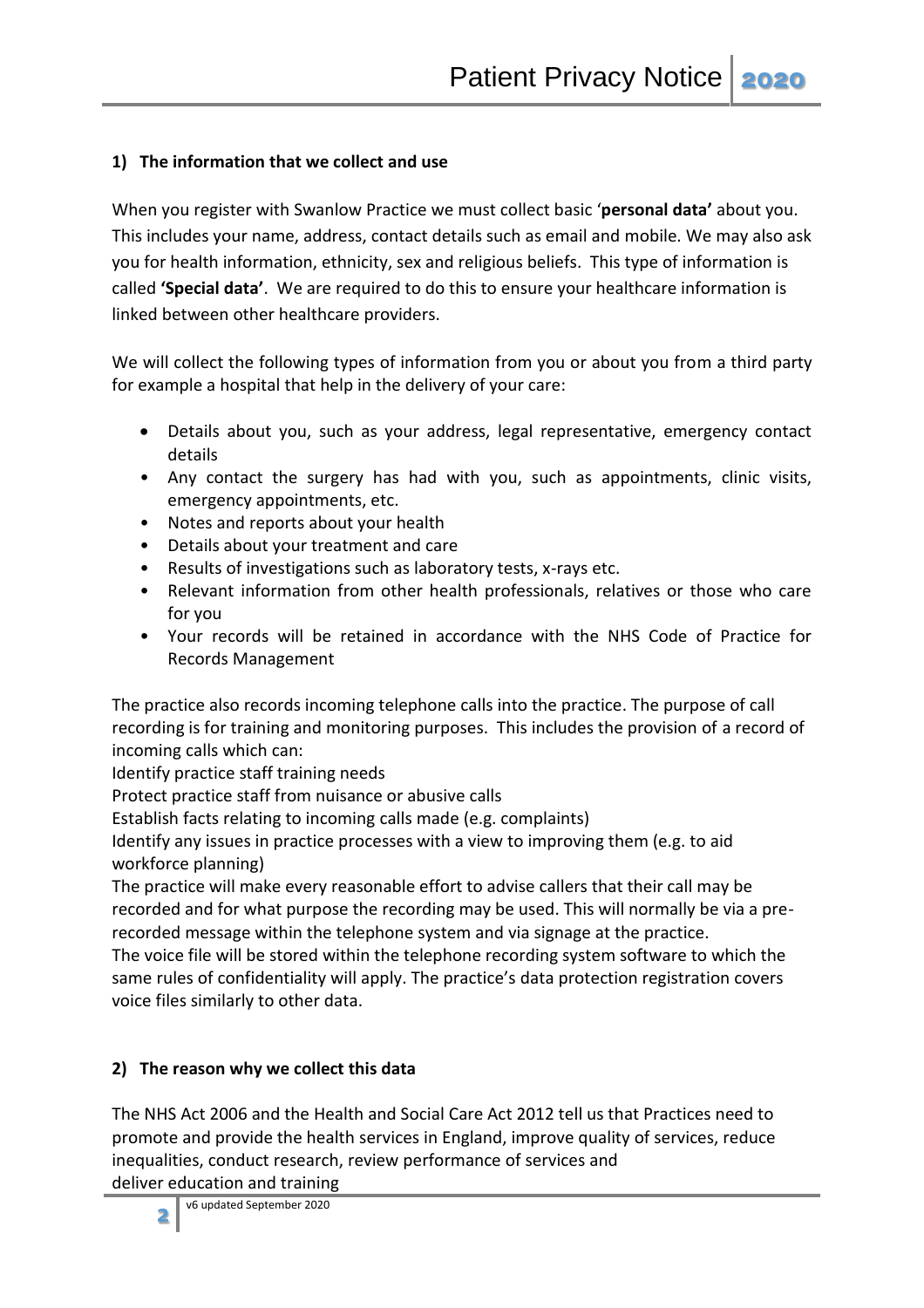In order to provide your care, we need to collect and keep information about you and your health on our records. Your records are used to:

- Provide information to make health decisions made by care professionals with and for you
- Make sure your care is safe and effective
- Work with others providing you with care.

We also may use, or share, your information for the following purposes:

- Looking after the health of the general public
- Making sure that our services can meet patient needs in the future
- Preparing statistics on NHS performance and activity (where steps will be taken to ensure you cannot be identified)
- Investigating concerns, complaints or legal claims
- Helping staff to review the care they provide to make sure it is of the highest standards
- Training and educating staff
- Research approved by the Local Research Ethics Committee. You will always be asked to provide consent to take part in research.
- The Practice may conduct reviews of medications prescribed to its patients. This is a review of prescribed medications to ensure patients receive the most appropriate, up to date and cost-effective treatments.

The health care professionals who provide you with care must maintain records about your health and any treatment or care you have received previously. This maybe at another GP Surgery or at a Hospital. These records help to provide you with the best possible healthcare.

NHS health records may be electronic, on paper or a mixture of both. We use several ways of working and through the use of computerised systems this helps to ensure that your information is kept confidential and secure.

# **Legal Basis for Processing your Personal Information**

We need to know your personal, sensitive and confidential data so that we can provide you with Healthcare services as a General Practice. Under the new rules called General Data Protection Regulation (GDPR) there are different reason why we may process your data, we mostly rely upon

# **Personal data:**

**Article 6.1(e)** Processing is necessary for the performance of a task carried out in the public interest or in the exercise of official authority vested in the controller.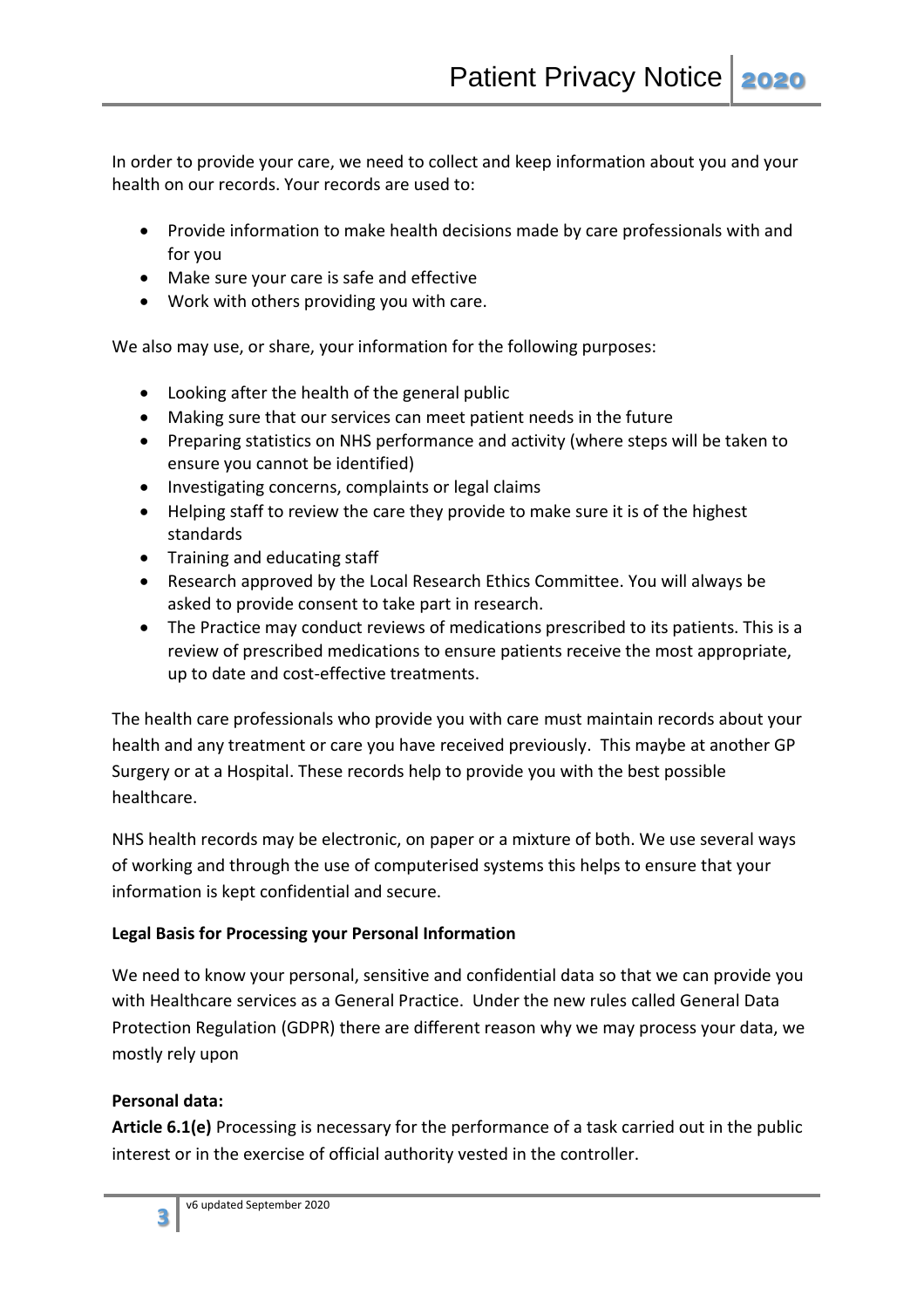### **For personal data including special category (health) data:**

**Article 9.2(h)** Processing is necessary for the purposes of preventive or occupational medicine, for the assessment of the working capacity of the employee, medical diagnosis, the provision of health or social care systems and services on the basis of Union or Member State law or pursuant to contract with a health professional and subject to the conditions and safeguards referred to in paragraph 3.

We will also be using your data within the following regulations:

- To Protect your vital interests as a provider of medical care, particularly where the individual is a child or a vulnerable adult
- To Perform tasks in the public's interest to deliver preventative medicine, medical diagnosis, medical research
- For Legal obligations
- For Contractual obligations
- To Manage the health and social care system and services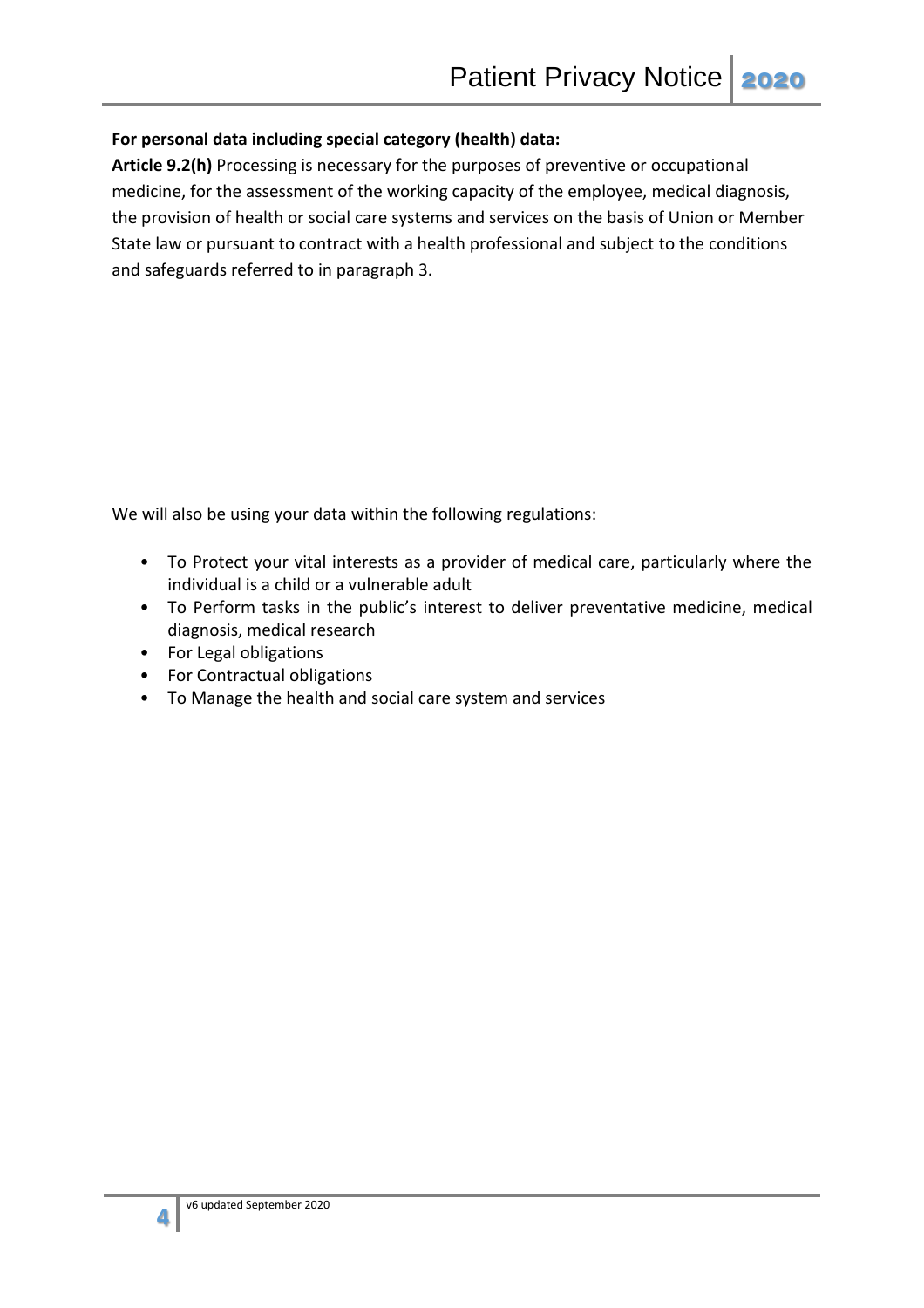#### **3) Keeping your information safe and secure**

Every member of staff who works for an NHS organisation has a legal obligation to keep information about you confidential. We maintain our duty of confidentiality by conducting annual training and awareness, ensuring access to personal data is limited to the appropriate staff and information is only shared with organisations and individuals that have a legitimate and legal basis for access.

We will only ever use or pass on information about you if others involved in your care have a genuine need for it.

We will not disclose your information to any third party without your permission unless there are exceptional circumstances (i.e. life or death situations), where the law requires information to be passed on.

Our practice policy is to respect the privacy of our patients, their families and our staff and to maintain compliance with the General Data Protection Regulations (GDPR) and all UK specific Data Protection Requirements. Our policy is to ensure all personal data related to our patients will be protected.

All employees and sub-contractors who work with our practice are asked to sign a confidentiality agreement. The practice will, if required, sign a separate confidentiality agreement if necessary.

All the personal data we hold about you is processed in the UK.

#### **4) Where we store your information**

Your information will be collected either electronically using secure NHS Mail or a secure electronic record transferred over an NHS encrypted network connection. In addition physical information will be sent to your practice. This information will be retained within your GP's electronic patient record or within your physical medical records.

#### **5) How we use your information**

We may use your name, contact details and email address to inform you of services that may benefit you, with your consent only. There may be occasions where you will be asked if would like you to take part in innovations, research, improving services or identifying trends. We will always ask for your consent before we do this and you can choose to opt out at any stage.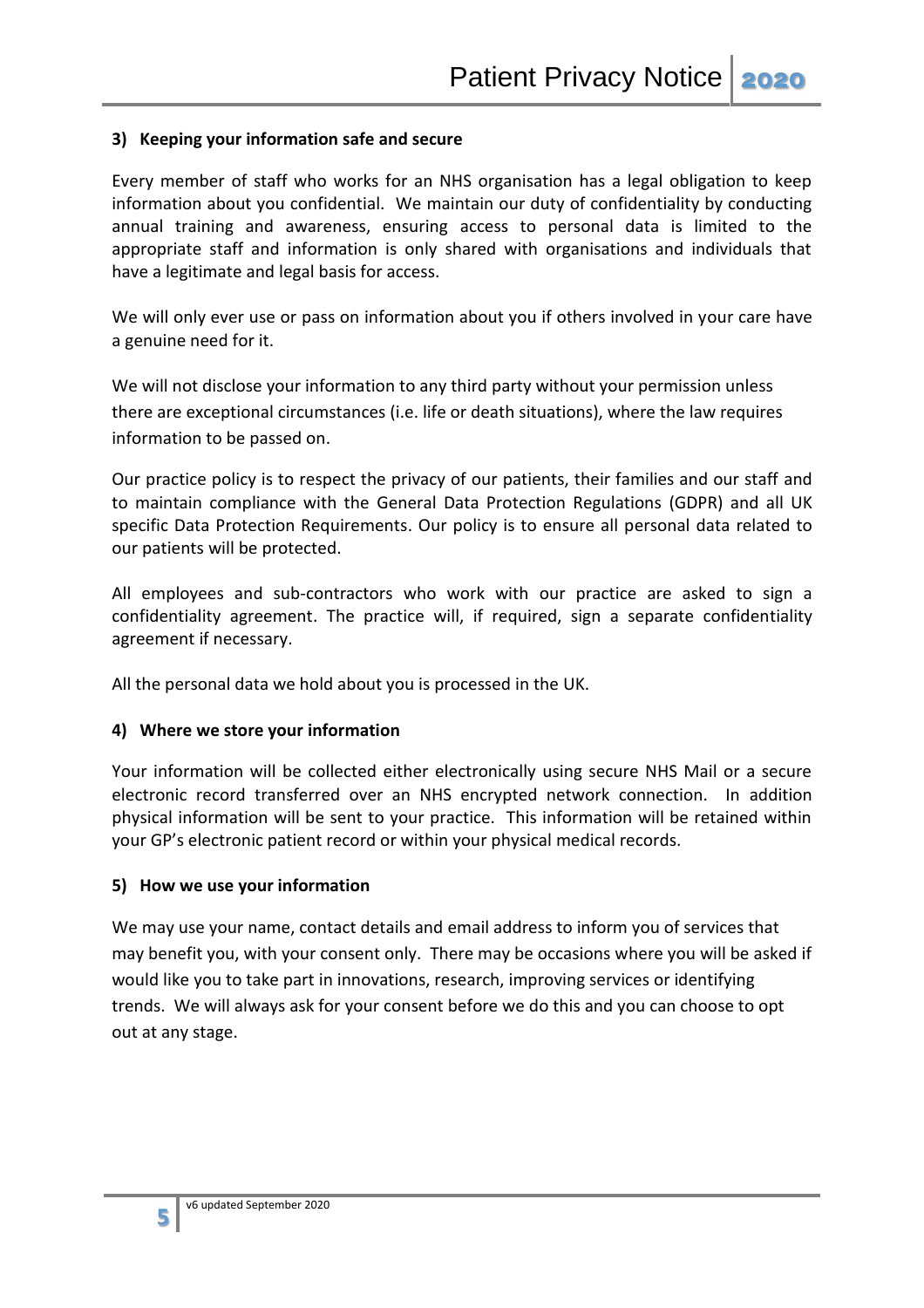### **6) Who we share your information with**

We may also share your information, subject to strict agreements on how it will be used, with the following organisations;

- NHS Trusts / Foundation Trusts
- GP's
- Community services such as district nurses, rehabilitation services, telehealth and out of hospital services.
- Child health services that undertake routine treatment or health screening
- Urgent care organisations, minor injury units or out of hours services
- Community hospitals
- Palliative care hospitals
- Care Homes
- Mental Health Trusts
- Hospitals
- Social Care organisations
- NHS Commissioning Support Units
- Independent Contractors such as dentists, opticians, pharmacists
- Private Sector Providers
- Voluntary Sector Providers
- Ambulance Trusts
- Clinical Commissioning Groups
- NHS England (NHSE) and NHS Digital (NHSD)
- Local Authorities
- Education Services
- Fire and Rescue Services
- Police & Judicial Services
- Voluntary Sector Providers
- Other 'data processors' which you will be informed of

Your information will only be shared if it is for the provision of your care or required for our statutory function and legal obligations.

#### **Third party processors**

When we use a third party service provider to process data on our behalf we will always have an appropriate agreement in place to ensure that they keep the data secure, that they do not use or share information other than in accordance with our instructions and that they are operating appropriately. An example of functions that may be carried out by third parties includes:

 Companies that provide IT services & support, including our core clinical systems; systems which manage patient facing services (such as our website and service accessible through the same); data hosting service providers; systems which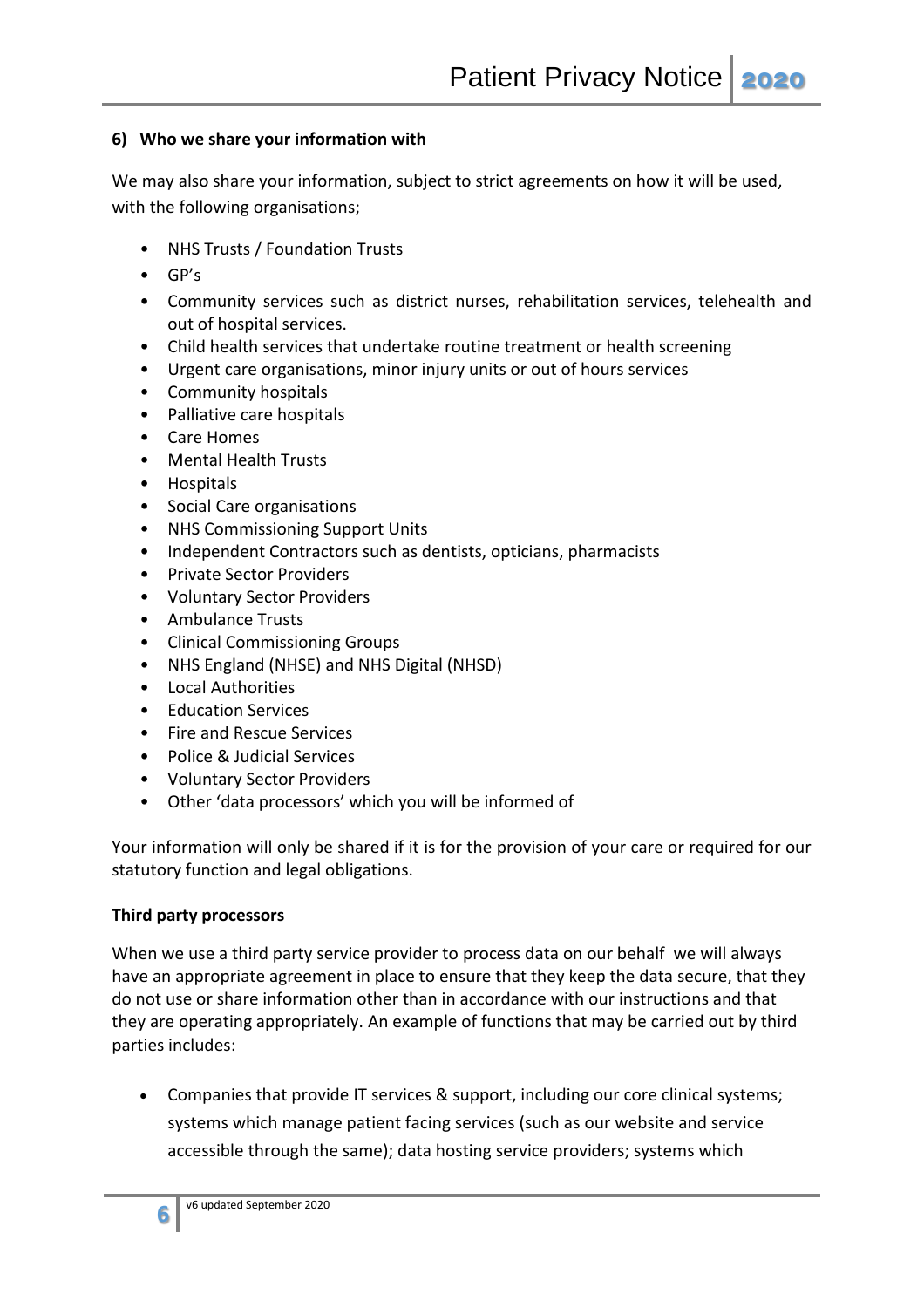facilitate appointment bookings or electronic prescription services; document management services etc.

The systems that are contracted to maintain and store on our behalf are:

EMIS

Docman Clinical Systems

The safety and availability of your data is our utmost concern and we are confident that this approach will improve data security, integrity and performance.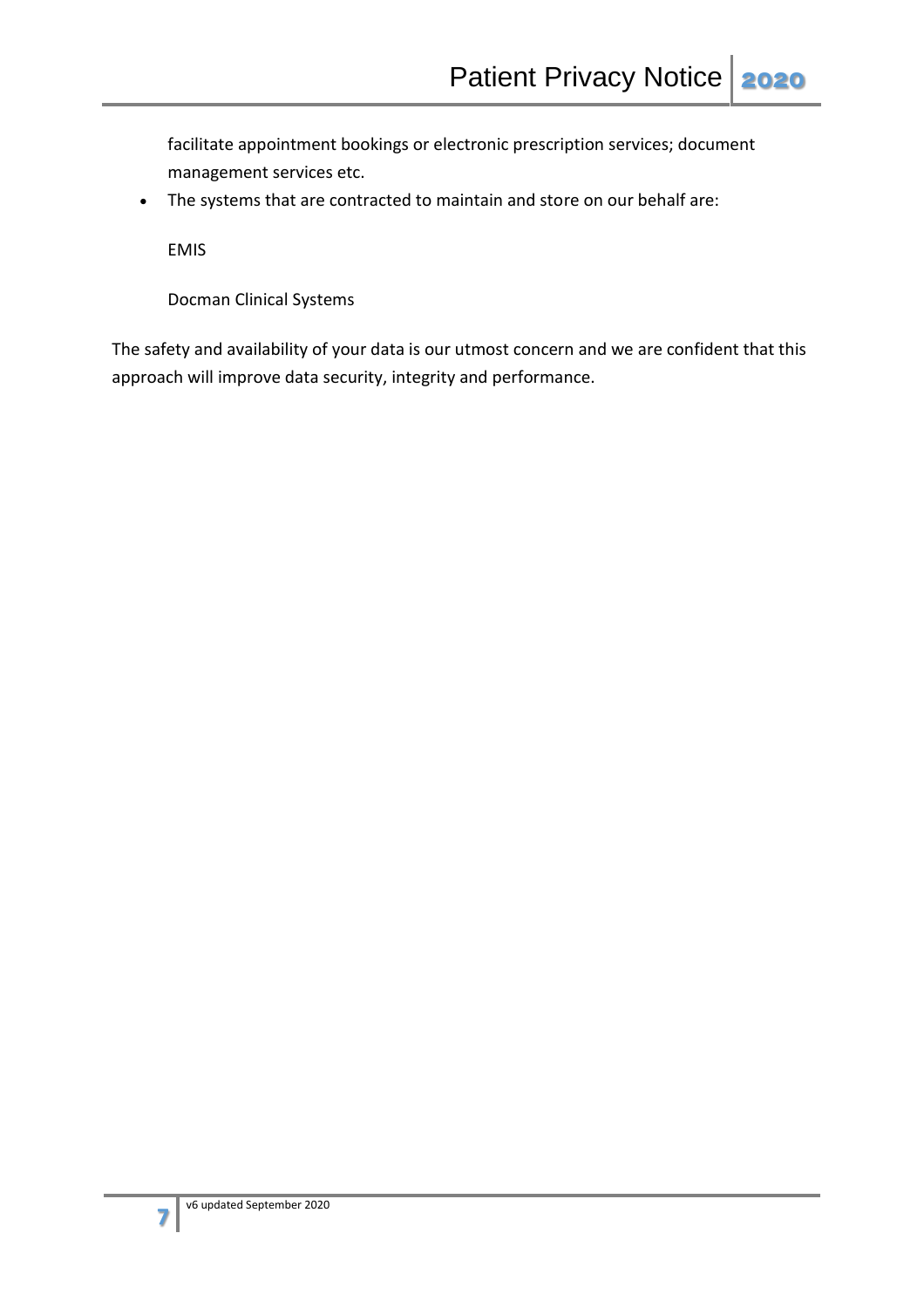### **Health Risk Screening / Risk Stratification**

Health Risk Screening or Risk Stratification is a process that helps your GP to determine whether you are at risk of an unplanned admission or deterioration in health. By using selected information such as age, gender, NHS number, diagnosis, existing long term condition(s), medication history, patterns of hospital attendances, admissions and periods of access to community care your GP will be able to judge if you are likely to need more support and care from time to time, or if the right services are in place to support the local population's needs.

To summarise Risk Stratification is used in the NHS to:

- Help decide if a patient is at a greater risk of suffering from a particular condition
- Prevent an emergency admission
- Identify if a patient needs medical help to prevent a health condition from getting worse
- Review and amend provision of current health and social care services.

Your GP may use computer based calculations to identify if you are at risk, with support from the local Commissioning Support Unit.

Your GP will conduct this process outside of your GP appointment. This process is conducted electronically and without human intervention. The resulting report is reviewed by a healthcare team of staff within the Practice. This may result in contact being made with you if alterations to the provision of your care are identified.

The Secretary of State for Health and Social Care has granted permission for personal data to be used for the purposes of risk stratification; this is because it would take too long to carry out a manual review of all patients. You have the right to object to your information being used in this way.

#### **Medicines Management**

The Practice may conduct Medicines Management Reviews of medications prescribed to its patients. This service performs a review of prescribed medications to ensure patients receive the most appropriate, up to date and cost-effective treatments.

If you decide to object to this, you should be aware that this may have a negative impact on the timely provision of your direct care. Should you wish to object please contact the Practice Manager.

## **Research**

This practice may undertake accredited research projects. Where this involves accessing or disclosing identifiable patient information, we will only do so with your explicit consent and with approval from the Research Ethics Committee or where we have been provided with special authority to do so without consent.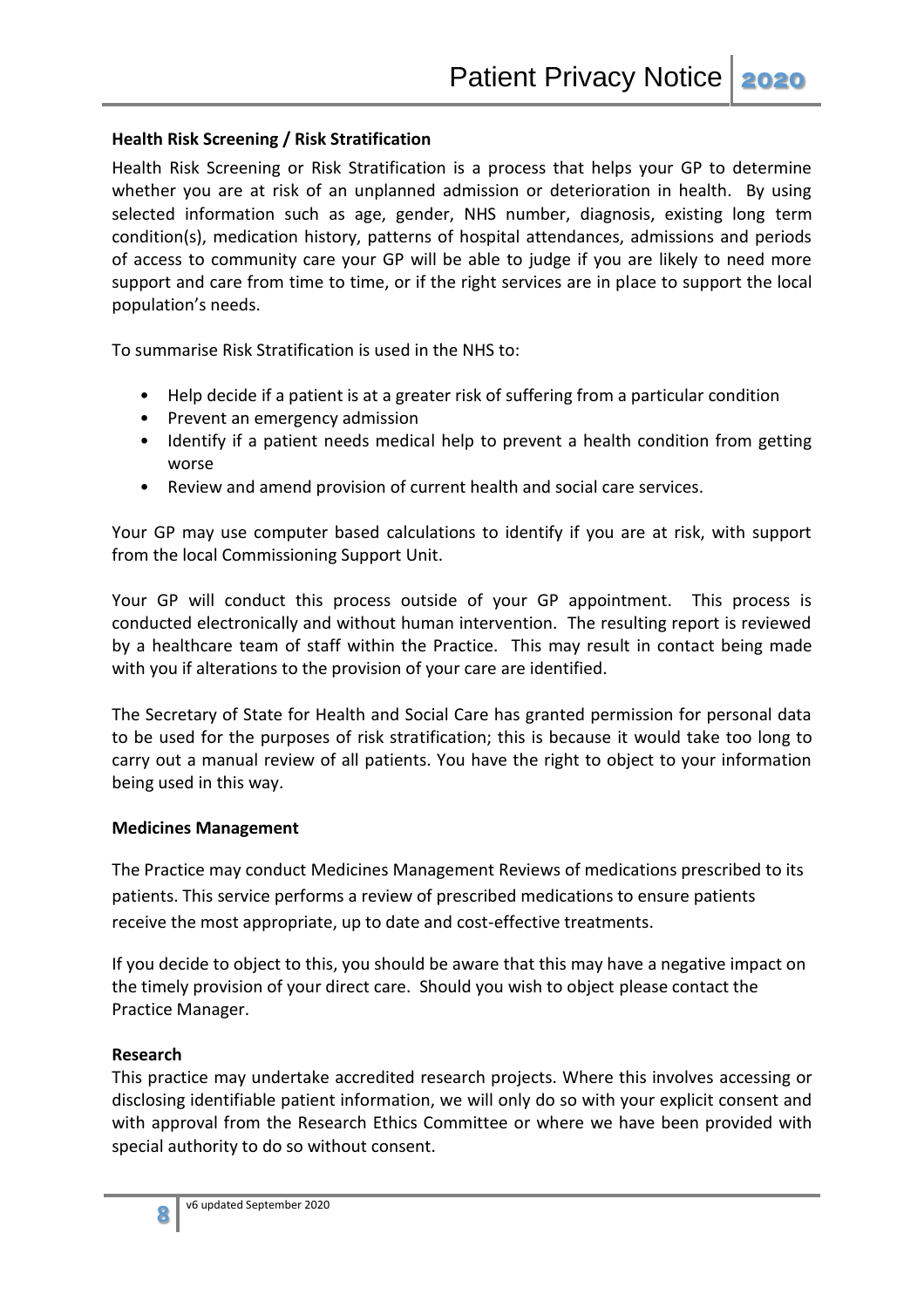### **National screening programmes**

- The NHS provides national screening programmes so that certain diseases can be detected at an early stage.
- These screening programmes include bowel cancer, breast cancer, cervical cancer, aortic aneurysms and a diabetic eye screening service.
- The law allows us to share your contact information with Public Health England so that you can be invited to the relevant screening programme.

More information can be found at: [https://www.gov.uk/topic/population-screening](https://www.gov.uk/topic/population-screening-programmes)[programmes](https://www.gov.uk/topic/population-screening-programmes)

### **Clinical Audit**

This practice contributes to national and internal clinical audits so that healthcare can be checked and reviewed.

- Information from medical records can help doctors and other healthcare workers measure and check the quality of care which is provided to you.
- The results of the checks or audits can show where hospitals are doing well and where they need to improve.
- The results of the checks or audits are used to recommend improvements to patient care.

## **Summary Care Record**

NHS England have also created a Summary Care Record which contains information about medication you are taking, allergies you suffer from and any bad reactions to medication that you have had in the past.

The shared record means patients do not have to repeat their medical history at every care setting.

Your record will be automatically setup to be shared with the organisations listed above, however you have the right to ask your GP to stop your record from being shared or only allow access to parts of your record.

Your electronic health record contains lots of information about you. In most cases, particularly for patients with complex conditions and care arrangements, this means that you get the best care and means that the person involved in your care has all the information about you. The shared record means patients do not have to repeat their medical history at every care setting.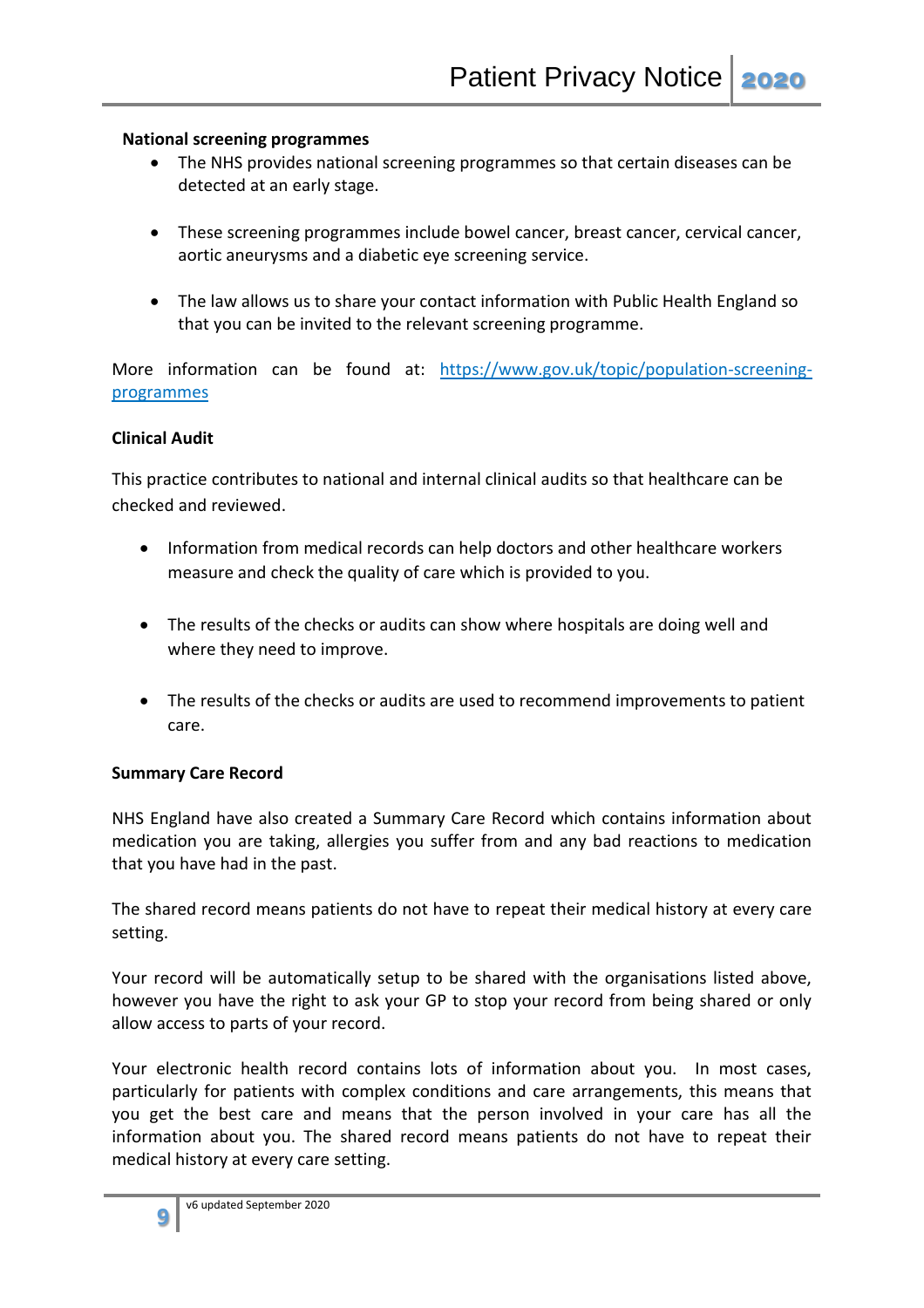## 7) **If you decide not to share your Information (Opting –Out)**

You have the right to withdraw your consent at any time for any instance of processing, provided consent is the legal basis for the processing. Please contact your GP Practice for further information and to raise your objection.

You have a choice about whether you want your confidential patient information to be used in this way. If you are happy with this use of information you do not need to do anything. If you do choose to opt out your confidential patient information will still be used to support your individual care.

## **National Data opt out**

Health and care organisations have until March 2021 to put systems and processes in place so they can be compliant with the national data opt-out and apply your choice to any confidential patient information they use or share for purposes beyond your individual care. Our organisation is compliant with the national data opt-out policy.

To find out more or to register your choice to opt out, please visit [www.nhs.uk/your-nhs](http://www.nhs.uk/your-nhs-data-matters)[data-matters.](http://www.nhs.uk/your-nhs-data-matters) On this web page you will:

- See what is meant by confidential patient information
- Find examples of when confidential patient information is used for individual care and examples of when it is used for purposes beyond individual care
- Find out more about the benefits of sharing data
- Understand more about who uses the data
- Find out how your data is protected
- Be able to access the system to view, set or change your opt-out setting
- Find the contact telephone number if you want to know any more or to set/change your opt-out by phone
- See the situations where the opt-out will not apply

You can also find out more about how patient information is used at:

<https://www.hra.nhs.uk/information-about-patients/> (which covers health and care research);

<https://understandingpatientdata.org.uk/what-you-need-know> (which covers how and why patient information is used, the safeguards and how decisions are made)

You can change your mind about your choice at any time.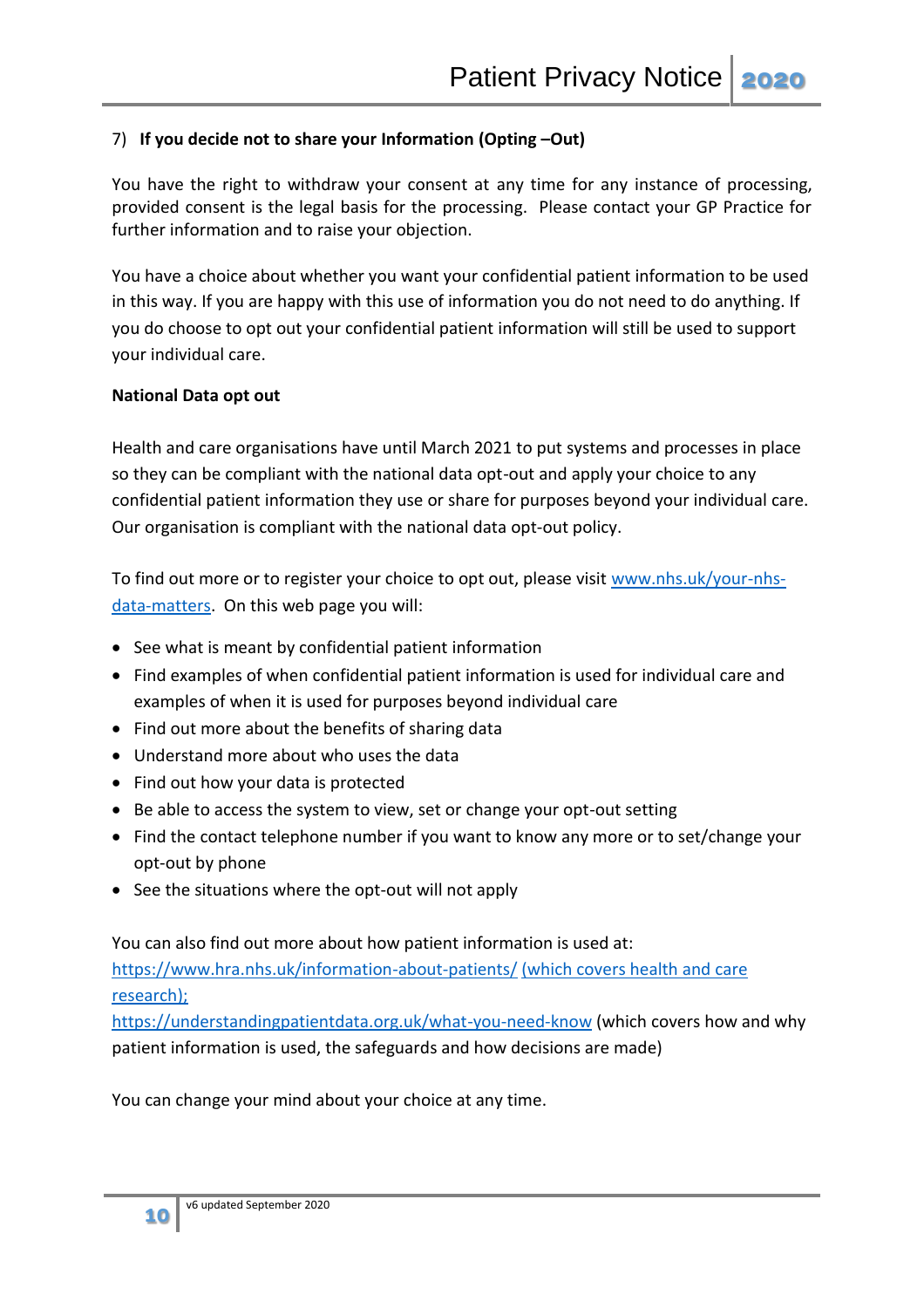Data being used or shared for purposes beyond individual care does not include your data being shared with insurance companies or used for marketing purposes and data would only be used in this way with your specific agreement.

- **Right to object:** If we are using your data because it is necessary for our legal requirements to do so, and you do not agree, you have the right to object. We will respond to your request within 30 days (although we may be allowed to extend this period in certain cases). Generally, we will only disagree with you if certain limited conditions apply.
- **Right to withdraw consent**: Where we have obtained your consent to process your personal data for certain activities (for example for a research project), you may withdraw your consent at any time.
- **Right of data portability:** If you wish to transfer your data from us to another GP Practice we will help with this with a data transfer called GP to GP and transfer of your medical records.

## **8) How long will we store your information?**

We will hold your information in accordance with the Records Management Code of Practice for Health and Social Care 2016.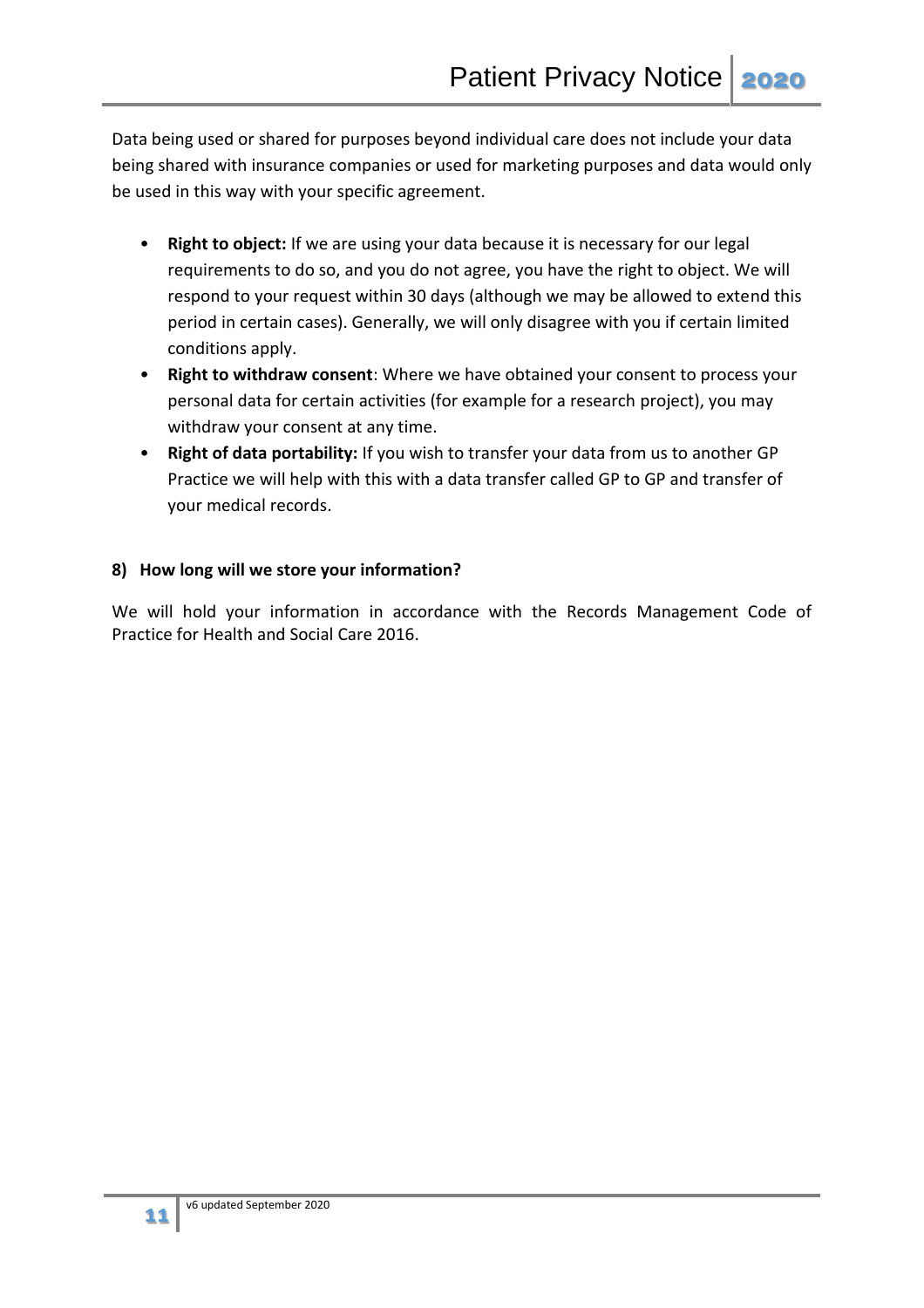## **9) Access to your personal information**

The General Data Protection Regulations allows you to find out what information is held about you including information held within your medical records, either in electronic or physical format. This is known as a 'Subject Access Request '

You also have the right to have it amended should it be inaccurate this is called:

• **Right to erasure:** In certain situations you have the right to request us to "erase" your personal data. We will respond to your request within 30 days (although we may be allowed to extend this period in certain cases) and will only disagree with you if certain limited conditions apply.

In order to request access to your information, you need to do the following:

- Your request should be made to the GP Practice
- For information from the hospital you should write direct to them
- We are required to respond to you within 30 days
- You will need to give adequate information (for example full name, address, date of birth, NHS number) and details of your request
- We will also ask you to provide additional information before we release information to you

You should however be aware that some details in your health records may not be able to be given to you. This will be in the interests of your wellbeing or to protect the identity of a third party.

## **What should you do if your personal information changes?**

It is important that you tell the person treating you if any of your details such as your name or address have changed or if any of your details such as date of birth is incorrect in order for this to be amended. You have a responsibility to inform us of any changes so our records are accurate and up to date for you.